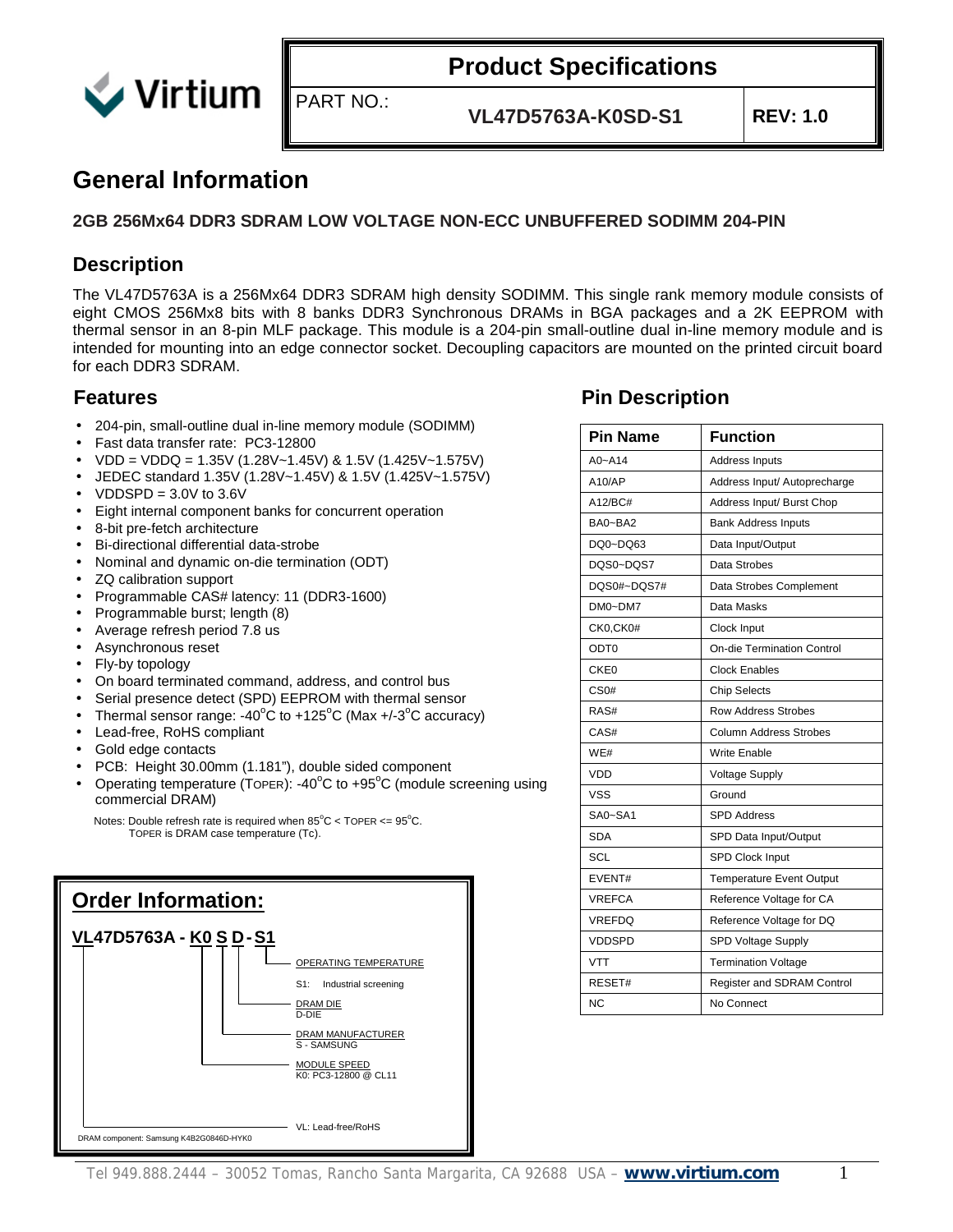

PART NO.:

|                |                                            |     |                 |            |                                  |     | <b>Pin Configuration</b> |     |                 |     |                |            |                                 |     |                 |
|----------------|--------------------------------------------|-----|-----------------|------------|----------------------------------|-----|--------------------------|-----|-----------------|-----|----------------|------------|---------------------------------|-----|-----------------|
|                |                                            |     |                 |            | <b>204-PIN DDR3 SODIMM FRONT</b> |     |                          |     |                 |     |                |            | <b>204-PIN DDR3 SODIMM BACK</b> |     |                 |
| Pin            | Name                                       | Pin | Name            | <b>Pin</b> | Name                             | Pin | Name                     | Pin | Name            | Pin | Name           | <b>Pin</b> | Name                            | Pin | Name            |
| 1              | <b>VREFDQ</b>                              | 53  | <b>DQ19</b>     | 105        | <b>VDD</b>                       | 157 | DQ42                     | 2   | VSS             | 54  | <b>VSS</b>     | 106        | <b>VDD</b>                      | 158 | DQ46            |
| 3              | <b>VSS</b>                                 | 55  | <b>VSS</b>      | 107        | A10                              | 159 | DQ43                     | 4   | DQ4             | 56  | <b>DQ28</b>    | 108        | BA1                             | 160 | <b>DQ47</b>     |
| 5              | DQ0                                        | 57  | DQ24            | 109        | BA0                              | 161 | <b>VSS</b>               | 6   | DQ <sub>5</sub> | 58  | DQ29           | 110        | RAS#                            | 162 | <b>VSS</b>      |
| $\overline{7}$ | DQ1                                        | 59  | <b>DQ25</b>     | 111        | <b>VDD</b>                       | 163 | <b>DQ48</b>              | 8   | <b>VSS</b>      | 60  | <b>VSS</b>     | 112        | <b>VDD</b>                      | 164 | <b>DQ52</b>     |
| 9              | <b>VSS</b>                                 | 61  | <b>VSS</b>      | 113        | WE#                              | 165 | DQ49                     | 10  | DQS0#           | 62  | DQS3#          | 114        | CS0#                            | 166 | <b>DQ53</b>     |
| 11             | DM <sub>0</sub>                            | 63  | DM3             | 115        | CAS#                             | 167 | <b>VSS</b>               | 12  | DQS0            | 64  | DQS3           | 116        | ODT <sub>0</sub>                | 168 | <b>VSS</b>      |
| 13             | <b>VSS</b>                                 | 65  | <b>VSS</b>      | 117        | <b>VDD</b>                       | 169 | DQS6#                    | 14  | <b>VSS</b>      | 66  | <b>VSS</b>     | 118        | <b>VDD</b>                      | 170 | DM <sub>6</sub> |
| 15             | DQ <sub>2</sub>                            | 67  | DQ26            | 119        | A13                              | 171 | DQS6                     | 16  | DQ <sub>6</sub> | 68  | DQ30           | 120        | ODT <sub>1</sub> *              | 172 | <b>VSS</b>      |
| 17             | DQ3                                        | 69  | <b>DQ27</b>     | 121        | CS1# *                           | 173 | <b>VSS</b>               | 18  | DQ7             | 70  | DQ31           | 122        | <b>NC</b>                       | 174 | <b>DQ54</b>     |
| 19             | <b>VSS</b>                                 | 71  | <b>VSS</b>      | 123        | <b>VDD</b>                       | 175 | DQ50                     | 20  | <b>VSS</b>      | 72  | <b>VSS</b>     | 124        | <b>VDD</b>                      | 176 | <b>DQ55</b>     |
| 21             | DQ8                                        | 73  | CKE0            | 125        | <b>NC</b>                        | 177 | DQ51                     | 22  | DQ12            | 74  | CKE1*          | 126        | <b>VREFCA</b>                   | 178 | <b>VSS</b>      |
| 23             | DQ <sub>9</sub>                            | 75  | <b>VDD</b>      | 127        | <b>VSS</b>                       | 179 | <b>VSS</b>               | 24  | DQ13            | 76  | <b>VDD</b>     | 128        | <b>VSS</b>                      | 180 | DQ60            |
| 25             | <b>VSS</b>                                 | 77  | <b>NC</b>       | 129        | DQ32                             | 181 | DQ56                     | 26  | <b>VSS</b>      | 78  | A15 *          | 130        | DQ36                            | 182 | DQ61            |
| 27             | DQS1#                                      | 79  | BA <sub>2</sub> | 131        | DQ33                             | 183 | <b>DQ57</b>              | 28  | DM <sub>1</sub> | 80  | A14            | 132        | DQ37                            | 184 | <b>VSS</b>      |
| 29             | DQS1                                       | 81  | <b>VDD</b>      | 133        | <b>VSS</b>                       | 185 | <b>VSS</b>               | 30  | RESET#          | 82  | <b>VDD</b>     | 134        | <b>VSS</b>                      | 186 | DQS7#           |
| 31             | <b>VSS</b>                                 | 83  | A12             | 135        | DQS4#                            | 187 | DM7                      | 32  | <b>VSS</b>      | 84  | A11            | 136        | DM4                             | 188 | DQS7            |
| 33             | DQ10                                       | 85  | A <sub>9</sub>  | 137        | DQS4                             | 189 | <b>VSS</b>               | 34  | DQ14            | 86  | A7             | 138        | <b>VSS</b>                      | 190 | <b>VSS</b>      |
| 35             | <b>DQ11</b>                                | 87  | <b>VDD</b>      | 139        | <b>VSS</b>                       | 191 | DQ58                     | 36  | DQ15            | 88  | <b>VDD</b>     | 140        | DQ38                            | 192 | DQ62            |
| 37             | <b>VSS</b>                                 | 89  | A <sub>8</sub>  | 141        | DQ34                             | 193 | DQ59                     | 38  | <b>VSS</b>      | 90  | A <sub>6</sub> | 142        | DQ39                            | 194 | DQ63            |
| 39             | DQ16                                       | 91  | A <sub>5</sub>  | 143        | DQ35                             | 195 | <b>VSS</b>               | 40  | DQ20            | 92  | A4             | 144        | <b>VSS</b>                      | 196 | <b>VSS</b>      |
| 41             | DQ17                                       | 93  | <b>VDD</b>      | 145        | <b>VSS</b>                       | 197 | SA0                      | 42  | DQ21            | 94  | <b>VDD</b>     | 146        | <b>DQ44</b>                     | 198 | EVENT#          |
| 43             | <b>VSS</b>                                 | 95  | A <sub>3</sub>  | 147        | DQ40                             | 199 | <b>VDDSPD</b>            | 44  | <b>VSS</b>      | 96  | A <sub>2</sub> | 148        | DQ45                            | 200 | <b>SDA</b>      |
| 45             | DQS2#                                      | 97  | A1              | 149        | DQ41                             | 201 | SA <sub>1</sub>          | 46  | DM <sub>2</sub> | 98  | A <sub>0</sub> | 150        | <b>VSS</b>                      | 202 | SCL             |
| 47             | DQS2                                       | 99  | <b>VDD</b>      | 151        | <b>VSS</b>                       | 203 | <b>VTT</b>               | 48  | <b>VSS</b>      | 100 | <b>VDD</b>     | 152        | DQS5#                           | 204 | <b>VTT</b>      |
| 49             | <b>VSS</b>                                 | 101 | CK <sub>0</sub> | 153        | DM <sub>5</sub>                  |     |                          | 50  | <b>DQ22</b>     | 102 | $CK1*$         | 154        | DQS5                            |     |                 |
| 51             | DQ18                                       | 103 | CK0#            | 155        | <b>VSS</b>                       |     |                          | 52  | DQ23            | 104 | $CK1#$ *       | 156        | <b>VSS</b>                      |     |                 |
|                | *: These pins are not used in this module. |     |                 |            |                                  |     |                          |     |                 |     |                |            |                                 |     |                 |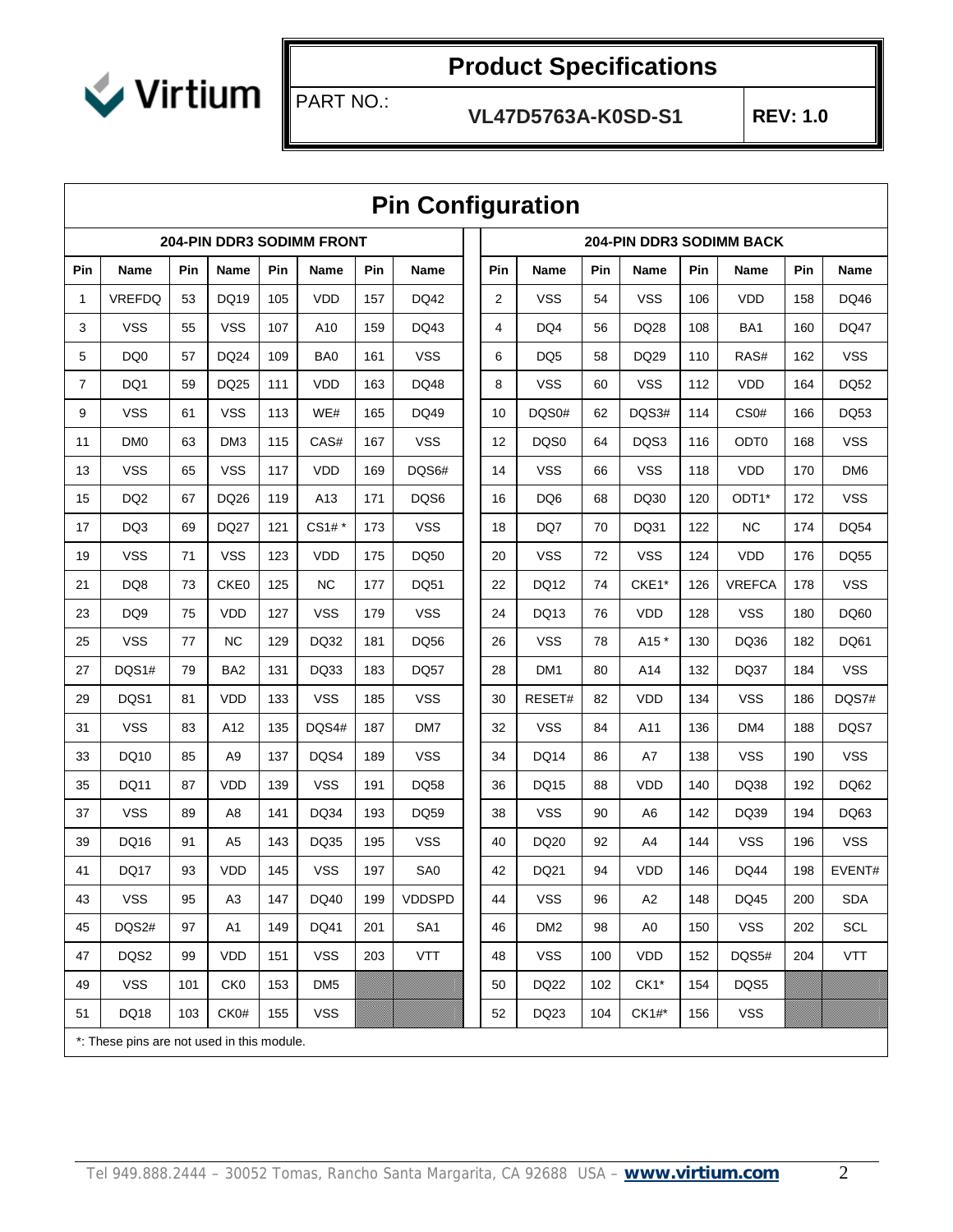

**VL47D5763A-K0SD-S1 REV: 1.0**

#### **Function Block Diagram**

PART NO.:

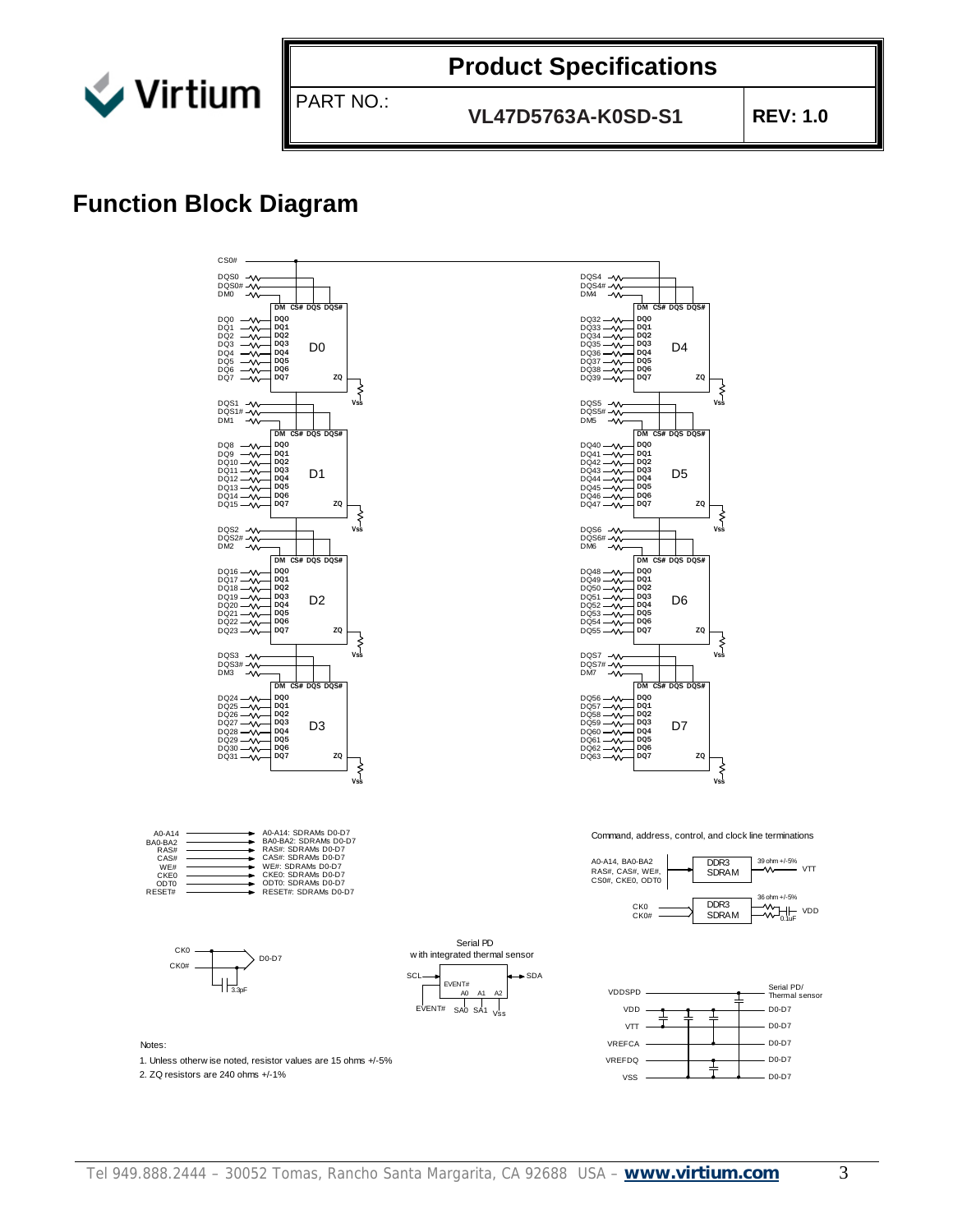

PART NO.:

**VL47D5763A-K0SD-S1 REV: 1.0**

|              | <b>Absolute Maximum Ratings</b>                                                                                                                                           |                                                          |        |            |        |  |  |  |  |  |  |
|--------------|---------------------------------------------------------------------------------------------------------------------------------------------------------------------------|----------------------------------------------------------|--------|------------|--------|--|--|--|--|--|--|
| Symbol       | <b>Parameter</b>                                                                                                                                                          |                                                          | Min    | <b>Max</b> | Unit   |  |  |  |  |  |  |
| <b>VDD</b>   | Voltage on VDD pin relative to VSS                                                                                                                                        |                                                          | $-0.4$ | 1.975      | V      |  |  |  |  |  |  |
| <b>VDDQ</b>  | Voltage on VDDQ pin relative to VSS                                                                                                                                       | $-0.4$                                                   | 1.975  | V          |        |  |  |  |  |  |  |
| VIN, VOUT    | Voltage on any pin relative to VSS                                                                                                                                        |                                                          | $-0.4$ | 1.975      | $\vee$ |  |  |  |  |  |  |
| <b>TSTG</b>  | Storage temperature                                                                                                                                                       | $-55$                                                    | 100    | $^0C$      |        |  |  |  |  |  |  |
|              | Input leakage current; Any input 0V <vin<vdd;< td=""><td>Address, RAS#,<br/>CAS#, WE#, BA</td><td><math>-16</math></td><td>16</td><td>uA</td></vin<vdd;<>                 | Address, RAS#,<br>CAS#, WE#, BA                          | $-16$  | 16         | uA     |  |  |  |  |  |  |
| IL           | VREF input 0V <vin<0.95v;<br>Other pins not under test = <math>0V</math></vin<0.95v;<br>                                                                                  | CS#, CKE, ODT,<br>CK, CK#                                | $-16$  | 16         | uA     |  |  |  |  |  |  |
|              |                                                                                                                                                                           | <b>DM</b>                                                | $-2$   | 2          | uA     |  |  |  |  |  |  |
| IOZ          | Output leakage current;<br>0V <vout<vddq; and="" are="" disabled<="" dqs="" odt="" td=""><td>DQ, DQS, DQS#</td><td><math>-5</math></td><td>5</td><td>uA</td></vout<vddq;> | DQ, DQS, DQS#                                            | $-5$   | 5          | uA     |  |  |  |  |  |  |
| <b>IVREF</b> |                                                                                                                                                                           | $VREF$ supply leakage current; $VREF = Valid VREF$ level |        |            |        |  |  |  |  |  |  |

|                    | <b>DC Operating Conditions</b>       |                          |                      |                   |                      |      |              |  |  |  |  |
|--------------------|--------------------------------------|--------------------------|----------------------|-------------------|----------------------|------|--------------|--|--|--|--|
| Symbol             | <b>Parameter</b>                     | <b>Operating Voltage</b> | Min                  | <b>Typical</b>    | Max                  | Unit | <b>Notes</b> |  |  |  |  |
| <b>VDD</b>         |                                      | 1.35V<br>1.283           |                      | 1.35              | 1.45                 | ν    | 1,2          |  |  |  |  |
|                    | Supply Voltage                       | 1.5V                     | 1.425                | 1.5               | 1.575                |      |              |  |  |  |  |
| <b>VDDQ</b>        | I/O Supply Voltage                   | 1.35V                    | 1.283                | 1.35              | 1.45                 | ν    | 1,2          |  |  |  |  |
|                    |                                      | 1.5V                     | 1.425                | 1.5               | 1.575                |      |              |  |  |  |  |
| VREFDQ (DC)        | I/O reference voltage DQ bus         |                          | $0.49 \times VDD$    | $0.5 \times VDD$  | $0.51 \times VDD$    | V    | 3,4          |  |  |  |  |
| <b>VREFCA (DC)</b> | Input reference voltage CMD/ADD bus  | $0.49 \times VDD$        | $0.5 \times VDD$     | $0.51 \times VDD$ | V                    | 3,4  |              |  |  |  |  |
| VTT                | <b>Termination Reference Voltage</b> |                          | $-0.483 \times VDDQ$ | $0.5 \times VDDQ$ | $+0.517 \times VDDQ$ | V    | 5            |  |  |  |  |

Note:

1. Under all conditions VDDQ must be less than or equal to VDD.

2. VDDQ tracks with VDD. AC parameters are measured with VDD and VDDQ tied together.

3. The AC peak noise on VREF may not allow VREF to deviate from VREF(DC) by more than +/-1% VDD

4. For reference: approximate VDD/2 +/-15mV.

5. VTT termination voltage in excess of stated limit will adversely affect the command and address signals' voltage margin and will reduce timing margins.

| <b>Operating Temperature Condition</b>                                    |                                                  |                                                                                                                                                                                                                                                                                                 |  |  |  |  |  |  |  |  |
|---------------------------------------------------------------------------|--------------------------------------------------|-------------------------------------------------------------------------------------------------------------------------------------------------------------------------------------------------------------------------------------------------------------------------------------------------|--|--|--|--|--|--|--|--|
| Units<br>Symbol<br>Rating<br><b>Parameter</b>                             |                                                  |                                                                                                                                                                                                                                                                                                 |  |  |  |  |  |  |  |  |
| <b>TOPER</b>                                                              | $^0C$<br>Operating temperature<br>$-40$ to $+95$ |                                                                                                                                                                                                                                                                                                 |  |  |  |  |  |  |  |  |
| Notes:<br>to JEDEC JESD51-2.<br>$85^{\circ}$ C < TOPER <= $95^{\circ}$ C. |                                                  | 1. Operating temperature is the case surface temperature on the center/top side of the DRAM. For the measurement conditions, please refer<br>2. At -40 to +85 $^{\circ}$ C, operation temperature range, all DRAM specifications will be supported. The refresh rate is required to double when |  |  |  |  |  |  |  |  |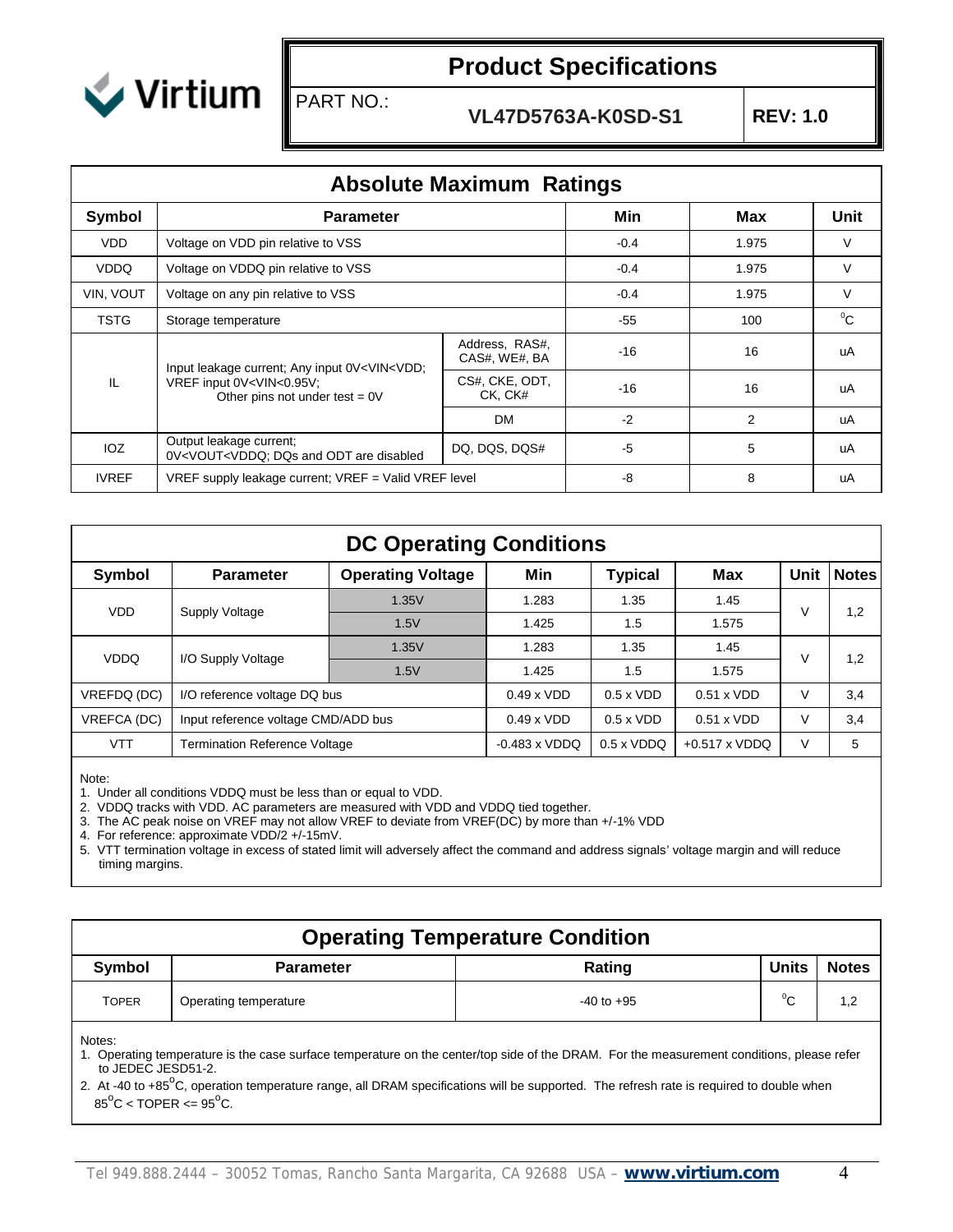

PART NO.:

# **Product Specifications**

| <b>Input DC Logic Level</b><br>All voltages referenced to VSS |                            |                |                     |        |  |  |  |  |  |  |
|---------------------------------------------------------------|----------------------------|----------------|---------------------|--------|--|--|--|--|--|--|
| Symbol                                                        | <b>Parameter</b>           | Min            | <b>Max</b>          | Unit   |  |  |  |  |  |  |
|                                                               | 1.35V                      |                |                     |        |  |  |  |  |  |  |
|                                                               | <b>Command and Address</b> |                |                     |        |  |  |  |  |  |  |
| VIHCA(DC)                                                     | Input High (Logic 1)       | $VREF + 0.090$ | <b>VDD</b>          | V      |  |  |  |  |  |  |
| VILCA(DC)                                                     | Input Low (Logic 0)        | <b>VSS</b>     | <b>VREF - 0.090</b> | V      |  |  |  |  |  |  |
| DQ and DM                                                     |                            |                |                     |        |  |  |  |  |  |  |
| VIHDQ(DC)                                                     | Input High (Logic 1)       | $VREF + 0.090$ | <b>VDD</b>          | V      |  |  |  |  |  |  |
| VILDQ(DC)                                                     | Input Low (Logic 0)        | <b>VSS</b>     | <b>VREF - 0.090</b> | V      |  |  |  |  |  |  |
|                                                               | 1.5V                       |                |                     |        |  |  |  |  |  |  |
| <b>Command and Address</b>                                    |                            |                |                     |        |  |  |  |  |  |  |
| VIHCA(DC)                                                     | Input High (Logic 1)       | $VREF + 0.100$ | <b>VDD</b>          | $\vee$ |  |  |  |  |  |  |
| VILCA(DC)                                                     | Input Low (Logic 0)        | <b>VSS</b>     | <b>VREF - 0.100</b> | V      |  |  |  |  |  |  |
| DQ and DM                                                     |                            |                |                     |        |  |  |  |  |  |  |
| VIHDQ(DC)                                                     | Input High (Logic 1)       | $VREF + 0.100$ | <b>VDD</b>          | V      |  |  |  |  |  |  |
| VILDQ(DC)                                                     | Input Low (Logic 0)        | <b>VSS</b>     | $VREF - 0.100$      | V      |  |  |  |  |  |  |

| <b>Input AC Logic Level</b><br>All voltages referenced to VSS |                      |                          |                |        |  |  |  |  |  |
|---------------------------------------------------------------|----------------------|--------------------------|----------------|--------|--|--|--|--|--|
| Symbol                                                        | <b>Parameter</b>     | Min                      | <b>Max</b>     | Unit   |  |  |  |  |  |
|                                                               | 1.35V                |                          |                |        |  |  |  |  |  |
| <b>Command and Address</b>                                    |                      |                          |                |        |  |  |  |  |  |
| VIHCA(AC)                                                     | Input High (Logic 1) | $VREF + 0.160$           | ٠              | $\vee$ |  |  |  |  |  |
| VILCA(AC)                                                     | Input Low (Logic 0)  | $\overline{\phantom{a}}$ | VREF - 0.160   | $\vee$ |  |  |  |  |  |
| DQ and DM                                                     |                      |                          |                |        |  |  |  |  |  |
| VIHDQ(AC)                                                     | Input High (Logic 1) | $VREF + 0.135$           | $\blacksquare$ | $\vee$ |  |  |  |  |  |
| VILDQ(AC)                                                     | Input Low (Logic 0)  | $\overline{\phantom{a}}$ | VREF - 0.135   | $\vee$ |  |  |  |  |  |
|                                                               | 1.5V                 |                          |                |        |  |  |  |  |  |
| <b>Command and Address</b>                                    |                      |                          |                |        |  |  |  |  |  |
| VIHCA(AC)                                                     | Input High (Logic 1) | $VREF + 0.175$           |                | $\vee$ |  |  |  |  |  |
| VILCA(AC)                                                     | Input Low (Logic 0)  | $\blacksquare$           | VREF - 0.175   | $\vee$ |  |  |  |  |  |
| DQ and DM                                                     |                      |                          |                |        |  |  |  |  |  |
| VIHDQ(AC)                                                     | Input High (Logic 1) | $VREF + 0.150$           | $\blacksquare$ | V      |  |  |  |  |  |
| VILDQ(AC)                                                     | Input Low (Logic 0)  |                          | VREF - 0.150   | $\vee$ |  |  |  |  |  |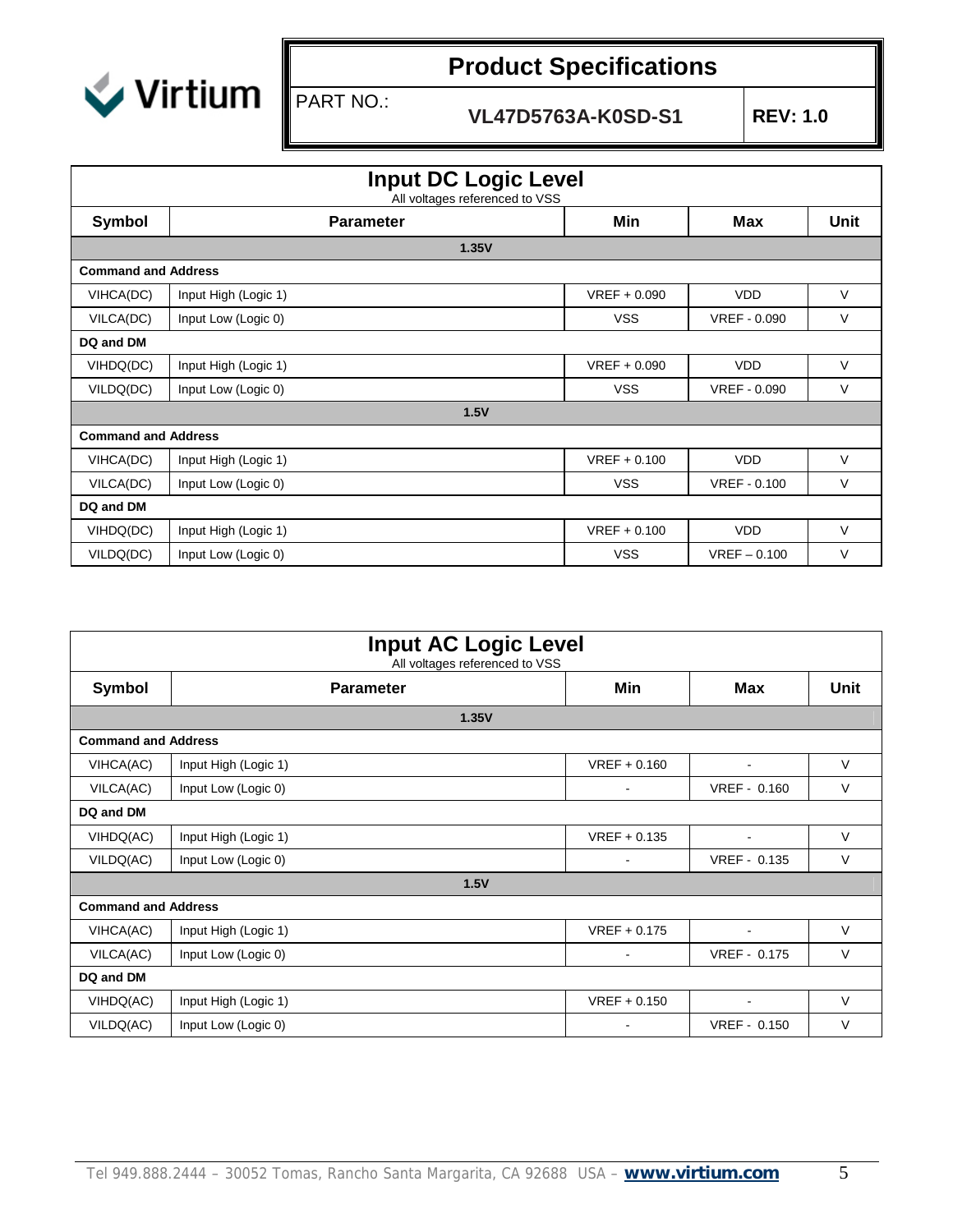

PART NO.:

| <b>Input/Output Capacitance</b><br>TA= $25^{\circ}$ C, f=100MHz |                  |                   |      |    |  |  |  |  |  |
|-----------------------------------------------------------------|------------------|-------------------|------|----|--|--|--|--|--|
| <b>Parameter</b>                                                | Symbol           | K0<br>(DDR3-1600) | Unit |    |  |  |  |  |  |
|                                                                 |                  |                   | Max  |    |  |  |  |  |  |
| 1.35V                                                           |                  |                   |      |    |  |  |  |  |  |
| Input capacitance (A0~A14, BA0~BA2, RAS#, CAS#, WE#)            | CIN <sub>1</sub> | 10                | 14.4 | pF |  |  |  |  |  |
| Input capacitance (CKE0, ODT0, CS0#)                            | CIN <sub>2</sub> | 10                | 14.4 | pF |  |  |  |  |  |
| Input capacitance (CK0, CK0#)                                   | CIN <sub>3</sub> | 10.4              | 15.2 | pF |  |  |  |  |  |
| Input/Output capacitance (DQ, DQS, DQS#, DM)                    | <b>CIO</b>       | 5.2               | 6.3  | pF |  |  |  |  |  |
|                                                                 | 1.5V             |                   |      |    |  |  |  |  |  |
| Input capacitance (A0~A14, BA0~BA2, RAS#, CAS#, WE#)            | CIN1             | 10                | 14.4 | pF |  |  |  |  |  |
| Input capacitance (CKE0, ODT0, CS0#)                            | CIN <sub>2</sub> | 10                | 14.4 | pF |  |  |  |  |  |
| Input capacitance (CK0, CK0#)                                   | CIN <sub>3</sub> | 10.4              | 15.2 | pF |  |  |  |  |  |
| Input/Output capacitance (DQ, DQS, DQS#, DM)                    | <b>CIO</b>       | 5.5               | 6.3  | pF |  |  |  |  |  |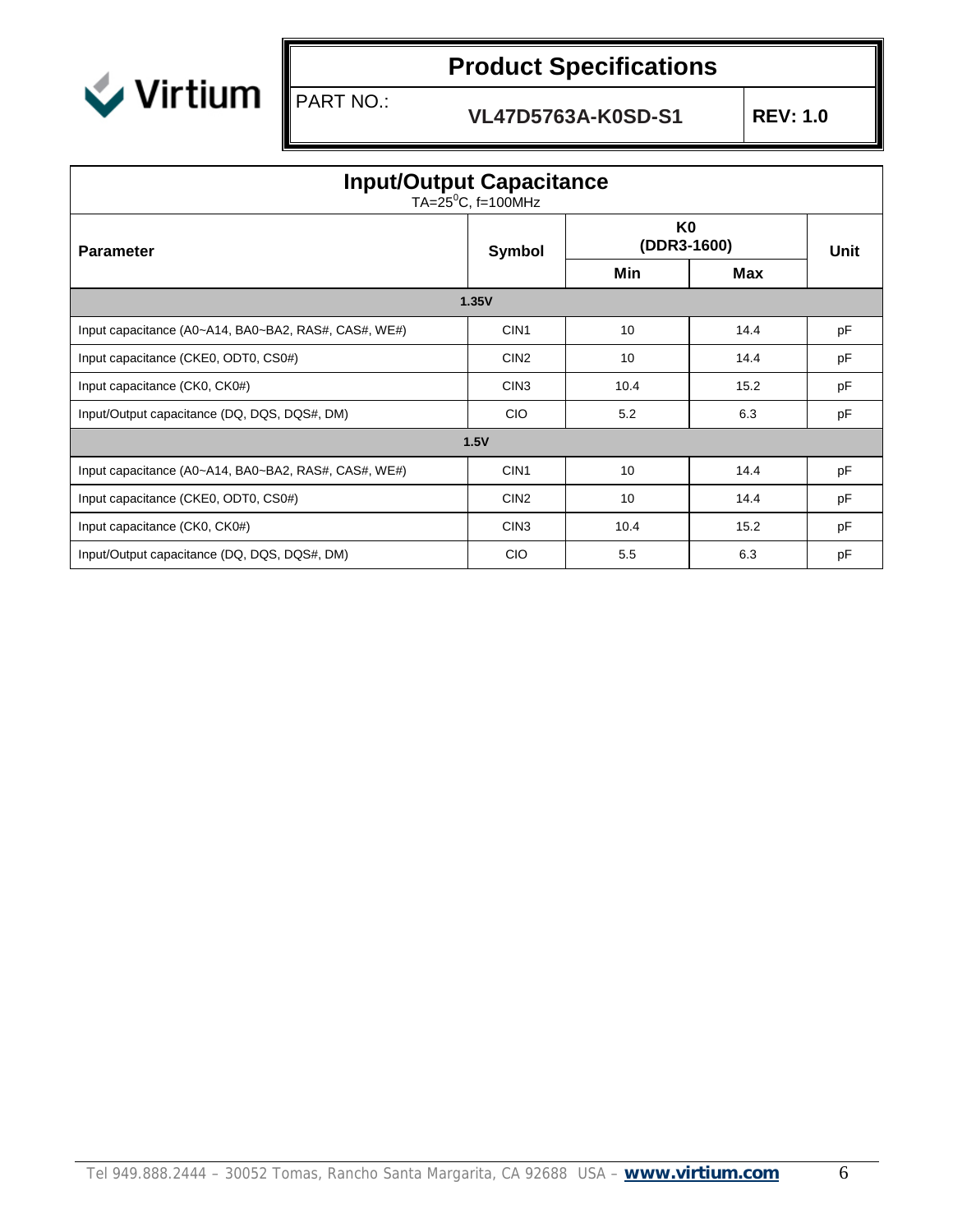

PART NO.:

**VL47D5763A-K0SD-S1 REV: 1.0**

| <b>IDD Specification</b>                                                                                                                                                                                                                                                                                                                                                                                                              |                      |                               |      |      |  |  |  |  |  |
|---------------------------------------------------------------------------------------------------------------------------------------------------------------------------------------------------------------------------------------------------------------------------------------------------------------------------------------------------------------------------------------------------------------------------------------|----------------------|-------------------------------|------|------|--|--|--|--|--|
|                                                                                                                                                                                                                                                                                                                                                                                                                                       |                      | K <sub>0</sub><br>(DDR3-1600) |      |      |  |  |  |  |  |
| <b>Condition</b>                                                                                                                                                                                                                                                                                                                                                                                                                      | Symbol               | 1.35V                         | 1.5V | Unit |  |  |  |  |  |
| Operating one bank active-precharge current;<br>tCK= tCK(IDD); tRC= tRC(IDD); tRAS= tRAS MIN(IDD); CKE is HIGH,<br>CS# is HIGH between valid commands; Address bus inputs are<br>SWITCHING; Data bus inputs are SWITCHING                                                                                                                                                                                                             | IDD <sub>0</sub> *   | 320                           | 360  | mA   |  |  |  |  |  |
| Operating one bank active-read-precharge current;<br>$IOUT = 0mA$ ; $BL = 8$ ; $CL = CL(IDD)$ ; $AL = 0$ ; $tCK = tCK(IDD)$ ; $tRC =$<br>tRC(IDD); tRAS= tRAS MIN(IDD); tRCD= tRCD(IDD); CKE is HIGH,<br>CS# is HIGH between valid commands; Address bus inputs are<br>SWITCHING; Data pattern is same as IDD4W.                                                                                                                      | IDD1*                | 400                           | 440  | mA   |  |  |  |  |  |
| Precharge power-down current;<br>All device banks idle; tCK= tCK(IDD); CKE is LOW; Other control and                                                                                                                                                                                                                                                                                                                                  | IDD2P-F**            | 120                           | 120  | mA   |  |  |  |  |  |
| address bus inputs are STABLE; Data bus inputs are FLOATING                                                                                                                                                                                                                                                                                                                                                                           | IDD2P-S**            | 80                            | 96   | mA   |  |  |  |  |  |
| Precharge standby current;<br>All device banks idle; tCK= tCK(IDD); CKE is HIGH; CS# is HIGH; Other<br>control and address bus inputs are SWITCHING; Data bus inputs are<br>SWITCHING.                                                                                                                                                                                                                                                | IDD <sub>2N</sub> ** | 136                           | 160  | mA   |  |  |  |  |  |
| Precharge quiet standby current;<br>All device banks idle; tCK= tCK(IDD); CKE is HIGH; CS# is HIGH; Other<br>control and address bus inputs are STABLE; Data bus inputs are<br><b>FLOATING</b>                                                                                                                                                                                                                                        | IDD <sub>2Q</sub> ** | 136                           | 160  | mA   |  |  |  |  |  |
| Active power-down current;<br>All device banks open; tCK= tCK(IDD); CKE is LOW; Other control and<br>address bus inputs are STABLE; Data bus inputs are FLOATING.                                                                                                                                                                                                                                                                     | IDD3P**              | 136                           | 160  | mA   |  |  |  |  |  |
| Active standby current;<br>All device banks open; tCK= tCK(IDD); tRP= tRP(IDD); tRAS= tRAS<br>MAX(IDD)); CKE is HIGH, CS# is HIGH between valid commands; Other<br>control and address bus inputs are SWITCHING; Data bus inputs are<br>SWITCHING.                                                                                                                                                                                    | IDD3N**              | 240                           | 280  | mA   |  |  |  |  |  |
| Operating burst read current;<br>All device banks open; Continuous burst reads; $IOUT = 0mA$ ; $BL = 8$ ; CL<br>$= CL(IDD); AL = 0; tCK = tCK(IDD); tRAS = tRAS MAX(IDD); tRP = 0$<br>tRP(IDD); CKE is HIGH, CS# is HIGH between valid commands;<br>Address bus inputs are SWITCHING; Data pattern is same as IDD4W.                                                                                                                  | IDD4R*               | 520                           | 720  | mA   |  |  |  |  |  |
| Operating burst write current;<br>All device banks open; Continuous burst writes; $BL = 8$ ; $CL = CL(ID);$<br>AL = 0; tCK= tCK(IDD); tRAS= tRAS MAX(IDD); tRP= tRP(IDD); CKE is<br>HIGH, CS# is HIGH between valid commands; Address bus inputs are<br>SWITCHING: Data bus inputs are SWITCHING.                                                                                                                                     | IDD4W*               | 600                           | 760  | mA   |  |  |  |  |  |
| Burst refresh current;<br>tCK=tCK(IDD); Refresh command at every tRFC(IDD) interval; CKE is<br>HIGH; CS# is HIGH between valid commands; Other control and<br>address bus inputs are SWITCHING; Data bus inputs are SWITCHING.                                                                                                                                                                                                        | IDD5**               | 920                           | 960  | mA   |  |  |  |  |  |
| Self refresh current;<br>CK and CK# at 0V; CKE < 0.2V; Other control and address bus inputs<br>are FLOATING; Data bus inputs are FLOATING.                                                                                                                                                                                                                                                                                            | IDD6**               | 80                            | 96   | mA   |  |  |  |  |  |
| Operating bank interleave read current;<br>All bank interleaving reads; $IOUT = 0mA$ ; $BL = 8$ ; $CL = CL(IDD)$ ; $AL =$<br>$tRCD(IDD) - 1*tCK(IDD); tCK = tCK(IDD); tRC = tRC(IDD); tRRD =$<br>tRRD(IDD); tRCD = 1*tCK(IDD); CKE is HIGH; CS# is HIGH between<br>valid commands; Address bus inputs are STABLE during DESELECTs;<br>Data pattern is same as IDD4R.<br>Note: IDD specification is based on Samsung D-die components. | IDD7*                | 1000                          | 1120 | mA   |  |  |  |  |  |

\*: Value calculated as one module rank in this operating condition, and all other module ranks in IDD2P (CKE LOW) mode.

\*\*: Value calculated reflects all module ranks in this operating condition.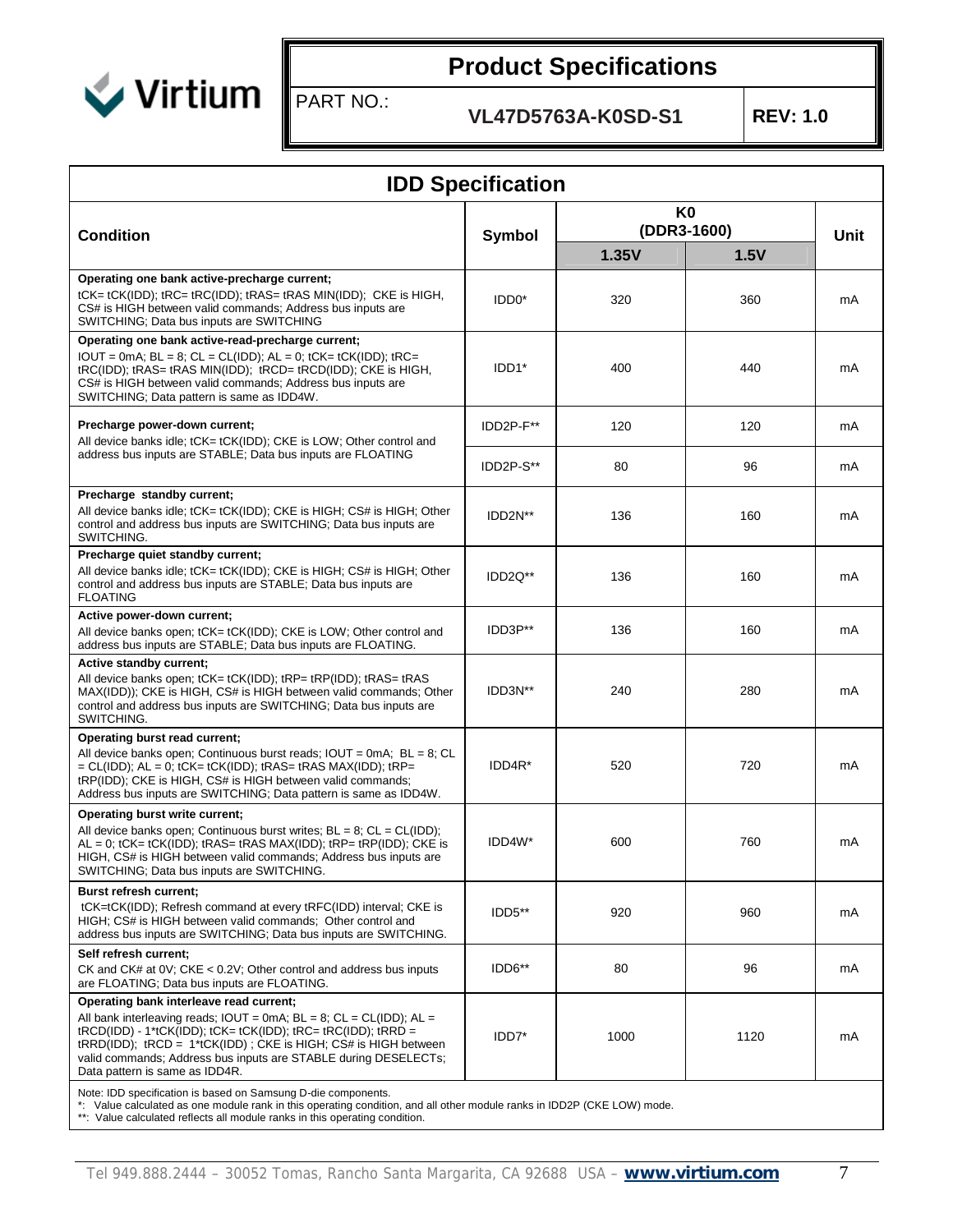

PART NO.:

|                                                        |       | <b>AC TIMING PARAMETERS &amp; SPECIFICATIONS</b> |                             |                               |                             |                                                                                                 |                             |                               |          |
|--------------------------------------------------------|-------|--------------------------------------------------|-----------------------------|-------------------------------|-----------------------------|-------------------------------------------------------------------------------------------------|-----------------------------|-------------------------------|----------|
| <b>Parameter</b>                                       |       | Symbol                                           |                             | K <sub>0</sub><br>(DDR3-1600) |                             | K9<br>(DDR3-1333)                                                                               |                             | F <sub>8</sub><br>(DDR3-1066) | Unit     |
|                                                        |       |                                                  | MIN                         | <b>MAX</b>                    | MIN                         | MAX                                                                                             | MIN                         | MAX                           |          |
| <b>Clock Timing</b>                                    |       |                                                  |                             |                               |                             |                                                                                                 |                             |                               |          |
| Minimum Clock Cycle Time (DLL off mode)                |       | tCK(DLL_OFF)                                     | 8                           |                               | 8                           | ÷,                                                                                              | 8                           |                               | ns       |
| Average Clock Period                                   |       | $tCK(\text{avg})$                                | 1.25                        | < 1.50                        | 1.5                         | < 1.875                                                                                         | 1.875                       | 2.5                           | ns       |
| Clock Period                                           |       | tCK(abs)                                         | tCK(avg)min<br>tJIT(per)min | tCK(avg)max<br>tJIT(per)max   | tCK(avg)min<br>tJIT(per)min | tCK(avg)max<br>tJIT(per)max                                                                     | tCK(avg)min<br>tJIT(per)min | tCK(avg)max<br>tJIT(per)max   | ns       |
| Average high pulse width                               |       | tCH(avg)                                         | 0.47                        | 0.53                          | 0.47                        | 0.53                                                                                            | 0.47                        | 0.53                          | tCK(avg) |
| Average low pulse width                                |       | tCL(avg)                                         | 0.47                        | 0.53                          | 0.47                        | 0.53                                                                                            | 0.47                        | 0.53                          | tCK(avg) |
| Clock Period Jitter                                    |       | tJIT(per)                                        | $-70$                       | 70                            | -80                         | 80                                                                                              | $-90$                       | 90                            | ps       |
| Clock Period Jitter during DLL locking period          |       | tJIT(per, Ick)                                   | $-60$                       | 60                            | $-70$                       | 70                                                                                              | $-80$                       | 80                            | ps       |
| Cycle to Cycle Period Jitter                           |       |                                                  |                             | 140                           |                             | 160                                                                                             |                             | 180                           | ps       |
| Cycle to Cycle Period Jitter during DLL locking period |       | tJIT(cc, Ick)                                    |                             | 120                           |                             | 140                                                                                             |                             | 160                           | ps       |
| Cumulative error across 2 cycles                       |       | tERR(2per)                                       | $-103$                      | 103                           | $-118$                      | 118                                                                                             | $-132$                      | 132                           | ps       |
| Cumulative error across 3 cycles                       |       | tERR(3per)                                       | $-122$                      | 122                           | $-140$                      | 140                                                                                             | $-157$                      | 157                           | ps       |
| Cumulative error across 4 cycles                       |       | tERR(4per)                                       | $-136$                      | 136                           | $-155$                      | 155                                                                                             | $-175$                      | 175                           | ps       |
| Cumulative error across 5 cycles                       |       | tERR(5per)                                       | $-147$                      | 147                           | $-168$                      | 168                                                                                             | $-188$                      | 188                           | ps       |
| Cumulative error across 6 cycles                       |       | tERR(6per)                                       | $-155$                      | 155                           | $-177$                      | 177                                                                                             | $-200$                      | 200                           | ps       |
| Cumulative error across 7 cycles                       |       | tERR(7per)                                       | $-163$                      | 163                           | $-186$                      | 186                                                                                             | $-209$                      | 209                           | ps       |
| Cumulative error across 8 cycles                       |       | tERR(8per)                                       | $-169$                      | 169                           | $-193$                      | 193                                                                                             | $-217$                      | 217                           | ps       |
| Cumulative error across 9 cycles                       |       | tERR(9per)                                       | $-175$                      | 175                           | $-200$                      | 200                                                                                             | $-224$                      | 224                           | ps       |
| Cumulative error across 10 cycles                      |       | tERR(10per)                                      | $-180$                      | 180                           | $-205$                      | 205                                                                                             | $-231$                      | 231                           | ps       |
| Cumulative error across 11 cycles                      |       | tERR(11per)                                      | $-184$                      | 184                           | $-210$                      | 210                                                                                             | $-237$                      | 237                           | ps       |
| Cumulative error across 12 cycles                      |       | tERR(12per)                                      | $-188$                      | 188                           | $-215$                      | 215                                                                                             | $-242$                      | 242                           | ps       |
| Cumulative error across $n = 13, 14 49, 50$ cycles     |       | tERR(nper)                                       |                             |                               |                             | $tERR(nper)min = (1 + 0.68ln(n))$ *tJIT(per)min<br>$tERR(nper)max=(1+ 0.68ln(n))$ *tJIT(per)max |                             |                               | ps       |
| Absolute clock HIGH pulse width                        |       | tCH(abs)                                         | 0.43                        |                               | 0.43                        | $\overline{\phantom{a}}$                                                                        | 0.43                        | $\blacksquare$                | tCK(avg) |
| Absolute clock Low pulse width                         |       | tCL(abs)                                         | 0.43                        | $\overline{\phantom{a}}$      | 0.43                        | $\overline{\phantom{a}}$                                                                        | 0.43                        | $\overline{\phantom{a}}$      | tCK(avg) |
| <b>Data Timing</b>                                     |       |                                                  |                             |                               |                             |                                                                                                 |                             |                               |          |
| DQS, DQS# to DQ skew, per group, per access            |       | tDQSQ                                            | $\blacksquare$              | 100                           | $\sim$                      | 125                                                                                             | $\blacksquare$              | 150                           | ps       |
| DQ output hold time from DQS, DQS#                     |       | tQH                                              | 0.38                        | $\blacksquare$                | 0.38                        | $\blacksquare$                                                                                  | 0.38                        | $\blacksquare$                | tCK(avg) |
| DQ low-impedance time from CK, CK#                     |       | tLZ(DQ)                                          | $-450$                      | 225                           | $-500$                      | 250                                                                                             | $-600$                      | 300                           | ps       |
| DQ high-impedance time from CK, CK#                    |       | tHZ(DQ)                                          | $\blacksquare$              | 225                           | $\overline{\phantom{a}}$    | 250                                                                                             | $\blacksquare$              | 300                           | ps       |
| Data setup time to DQS, DQS# referenced to             |       | tDS(base)<br>(AC160)                             | $\overline{a}$              | $\blacksquare$                | $\sim$                      | $\overline{\phantom{a}}$                                                                        | 40                          | $\blacksquare$                |          |
| Vih(ac)Vil(ac) levels                                  | 1.35V | tDS(base)<br>(AC135)                             | 25                          | $\overline{a}$                | 45                          | $\overline{\phantom{a}}$                                                                        | $\overline{a}$              | $\blacksquare$                | ps       |
| Data setup time to DQS, DQS# referenced to             |       | tDS(base)<br>(AC175)                             | ÷,                          | ÷,                            | $\sim$                      | $\blacksquare$                                                                                  | 25                          | $\blacksquare$                |          |
| Vih(ac)Vil(ac) levels                                  | 1.5V  | tDS(base)<br>(AC150)                             | 10                          | $\overline{\phantom{a}}$      | 30                          | ÷,                                                                                              |                             |                               | ps       |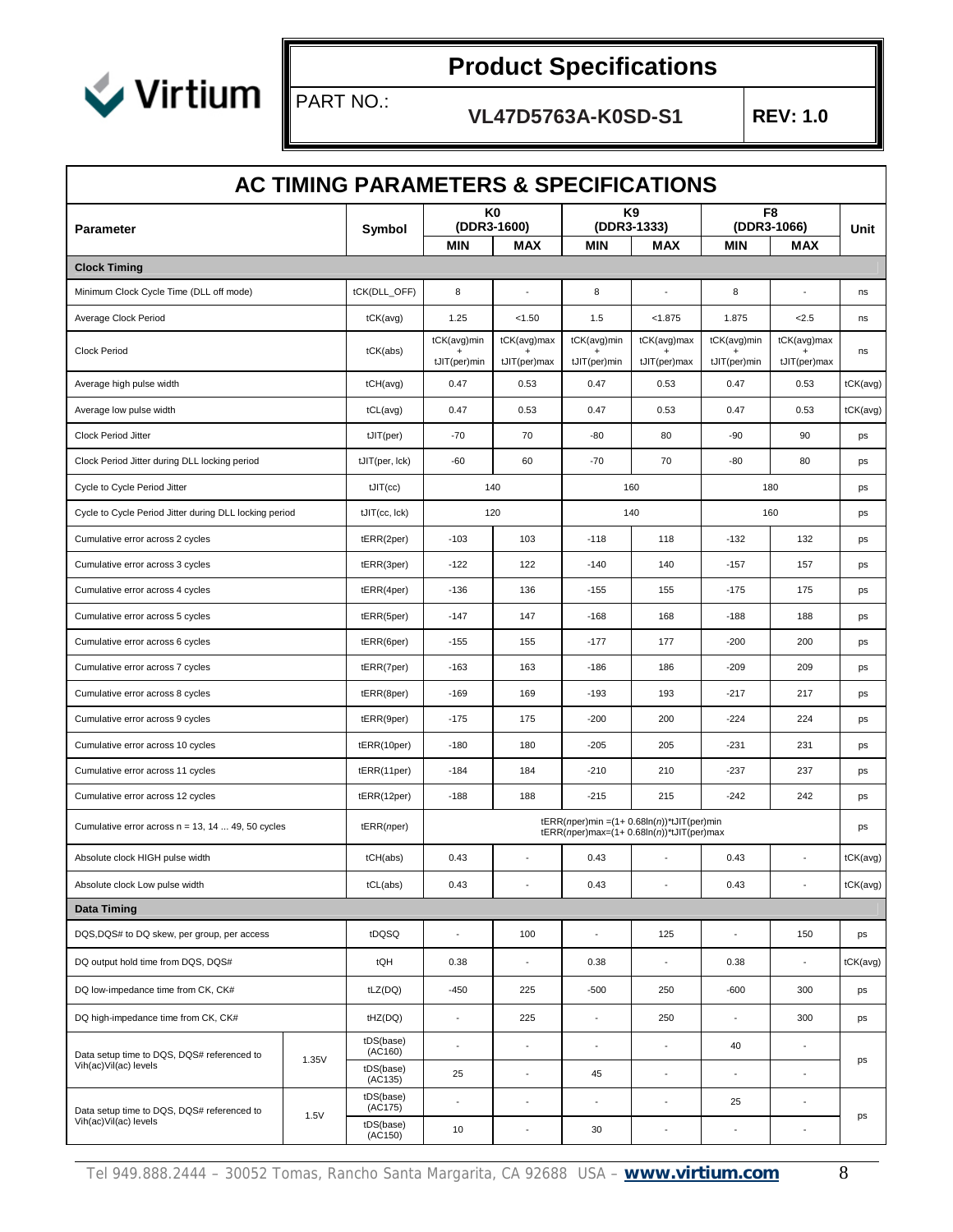

PART NO.:

|                                                                            |       | AC TIMING PARAMETERS & SPECIFICATIONS |                          | K0                       |                      | K9                            |                      | F8                       |          |
|----------------------------------------------------------------------------|-------|---------------------------------------|--------------------------|--------------------------|----------------------|-------------------------------|----------------------|--------------------------|----------|
| <b>Parameter</b>                                                           |       | Symbol                                | (DDR3-1600)              |                          |                      | (DDR3-1333)                   |                      | (DDR3-1066)              | Unit     |
|                                                                            |       |                                       | <b>MIN</b>               | MAX                      | MIN                  | MAX                           | <b>MIN</b>           | <b>MAX</b>               |          |
| Data hold time to DQS, DQS# referenced to Vih(ac)Vil(ac)<br>levels         |       | tDH(base)                             | 55                       |                          | 75                   |                               | 110                  |                          | ps       |
| DQ and DM Input pulse width for each input                                 |       | tDIPW                                 | 360                      | ٠                        | 400                  |                               | 490                  | ÷                        | ps       |
| <b>Data Strobe Timing</b>                                                  |       |                                       |                          |                          |                      |                               |                      |                          |          |
| DQS, DQS# READ Preamble                                                    |       | tRPRE                                 | 0.9                      | ÷,                       | 0.9                  | $\overline{\phantom{a}}$      | 0.9                  | ÷,                       | tCK      |
| DQS, DQS# differential READ Postamble                                      |       | tRPST                                 | 0.3                      |                          | 0.3                  |                               | 0.3                  | l,                       | tCK      |
| DQS, DQS# output high time                                                 |       | tQSH                                  | 0.4                      |                          | 0.4                  |                               | 0.38                 | ÷                        | tCK(avg) |
| DQS, DQS# output low time                                                  |       | tQSL                                  | 0.4                      |                          | 0.4                  |                               | 0.38                 |                          | tCK(avg) |
| DQS, DQS# WRITE Preamble                                                   |       | tWPRE                                 | 0.9                      | ÷,                       | 0.9                  | $\overline{\phantom{a}}$      | 0.9                  | ÷                        | tCK      |
| DQS, DQS# WRITE Postamble                                                  |       | tWPST                                 | 0.3                      |                          | 0.3                  |                               | 0.3                  |                          | tCK      |
| DQS, DQS# rising edge output access time from rising CK,<br>CK#            |       | tDQSCK                                | $-225$                   | 225                      | -255                 | 255                           | $-300$               | 300                      | ps       |
| DQS, DQS# low-impedance time (Referenced from<br>RL-1)                     |       | tLZ(DQS)                              | $-450$                   | 225                      | $-500$               | 250                           | $-600$               | 300                      | ps       |
| DQS, DQS# high-impedance time (Referenced from RL+BL/ 2)                   |       | tHZ(DQS)                              | ÷,                       | 225                      | $\blacksquare$       | 250                           | $\blacksquare$       | 300                      | ps       |
| DQS, DQS# differential input low pulse width                               |       | tDQSL                                 | 0.45                     | 0.55                     | 0.45                 | 0.55                          | 0.45                 | 0.55                     | tCK      |
| DQS, DQS# differential input high pulse width                              |       | tDQSH                                 | 0.45                     | 0.55                     | 0.45                 | 0.55                          | 0.45                 | 0.55                     | tCK      |
| DQS, DQS# rising edge to CK, CK# rising edge                               |       | tDQSS                                 | $-0.27$                  | 0.27                     | $-0.25$              | 0.25                          | $-0.25$              | 0.25                     | tCK(avg) |
| DQS, DQS# failing edge setup time to CK, CK# rising edge                   |       | tDSS                                  | 0.18                     | ÷.                       | 0.2                  | $\overline{a}$                | 0.2                  | $\blacksquare$           | tCK(avg) |
| DQS,DQS# failing edge hold time to CK, CK# rising edge                     |       | tDSH                                  | 0.18                     | $\overline{\phantom{a}}$ | 0.2                  |                               | 0.2                  | ٠                        | tCK(avg) |
| <b>Command and Address Timing</b>                                          |       |                                       |                          |                          |                      |                               |                      |                          |          |
| DLL locking time                                                           |       | tDLLK                                 | 512                      |                          | 512                  |                               | 512                  |                          | nCK      |
| Internal READ Command to PRECHARGE Command delay                           |       | tRTP                                  | max<br>(4tCK, 7.5ns)     |                          | max<br>(4tCK, 7.5ns) | ÷,                            | max<br>(4tCK, 7.5ns) | ÷,                       |          |
| Delay from start of internal write transaction to internal read<br>command |       | tWTR                                  | max<br>(4tCK, 7.5ns)     |                          | max<br>(4tCK, 7.5ns) |                               | max<br>(4tCK, 7.5ns) | ÷,                       |          |
| WRITE recovery time                                                        |       | tWR                                   | 15                       |                          | 15                   |                               | 15                   |                          | ns       |
| Mode Register Set command cycle time                                       |       | tMRD                                  | $\overline{4}$           |                          | 4                    | ÷,                            | 4                    | $\blacksquare$           | nCK      |
| Mode Register Set command update delay                                     |       | tMOD                                  | max<br>(12tCK, 15ns)     | $\blacksquare$           | max<br>(12tCK, 15ns) |                               | max<br>(12tCK, 15ns) | ÷                        |          |
| CAS# to CAS# command delay                                                 |       | tCCD                                  | 4                        |                          | 4                    |                               | 4                    | $\blacksquare$           | nCK      |
| Auto precharge write recovery + precharge time                             |       | tDAL(min)                             |                          |                          |                      | WR + roundup (tRP / tCK(AVG)) |                      |                          | nCK      |
| Multi-Purpose Register Recovery Time                                       |       | tMPRR                                 | $\mathbf{1}$             |                          | $\mathbf{1}$         |                               | $\mathbf{1}$         |                          | nCK      |
| ACTIVE to PRECHARGE command period                                         |       | tRAS                                  | 35                       | 9*tREFI                  | 36                   | 9*tREFI                       | 37.5                 | 9*tREFI                  | ns       |
| ACTIVE to internal read or write delay time                                |       | tRCD                                  | 13.75                    |                          | 13.5                 | $\overline{\phantom{a}}$      | 13.13                |                          | ns       |
| PRECHARGE command period                                                   |       | tRP                                   | 13.75                    | $\overline{\phantom{a}}$ | 13.5                 | $\blacksquare$                | 13.13                | $\overline{\phantom{a}}$ | ns       |
| ACTIVE to ACTIVE or REF command period                                     |       | tRC                                   | 48.75                    |                          | 49.5                 | $\overline{a}$                | 50.63                | $\blacksquare$           | ns       |
| ACTIVE to ACTIVE command period for 1KB page size                          |       | tRRD                                  | max (4tCK,<br>6ns)       | ÷,                       | max (4tCK,<br>6ns)   | ÷,                            | max (4tCK,<br>7.5ns) | $\blacksquare$           |          |
| ACTIVE to ACTIVE command period for 2KB page size                          |       | tRRD                                  | max<br>(4tCK, 7.5ns)     | $\overline{\phantom{a}}$ | max<br>(4tCK, 7.5ns) | ÷,                            | max<br>(4tCK, 10ns)  | $\blacksquare$           |          |
| Four activate window for 1KB page size                                     |       | tFAW                                  | 30                       |                          | 30                   | $\overline{\phantom{a}}$      | 37.5                 | $\blacksquare$           | ns       |
| Four activate window for 2KB page size                                     |       | tFAW                                  | 40                       |                          | 45                   |                               | 50                   |                          | ns       |
| Command and Address setup time to CK, CK#                                  |       | tIS(base)<br>(AC160)                  | $\overline{\phantom{a}}$ | $\sim$                   | $\blacksquare$       | $\blacksquare$                | 140                  | $\blacksquare$           |          |
| referenced to Vih(ac) / Vil(ac) levels                                     | 1.35V | tIS(base)<br>(AC135)                  | 185                      | ÷,                       | 205                  | $\blacksquare$                | $\blacksquare$       | $\blacksquare$           | ps       |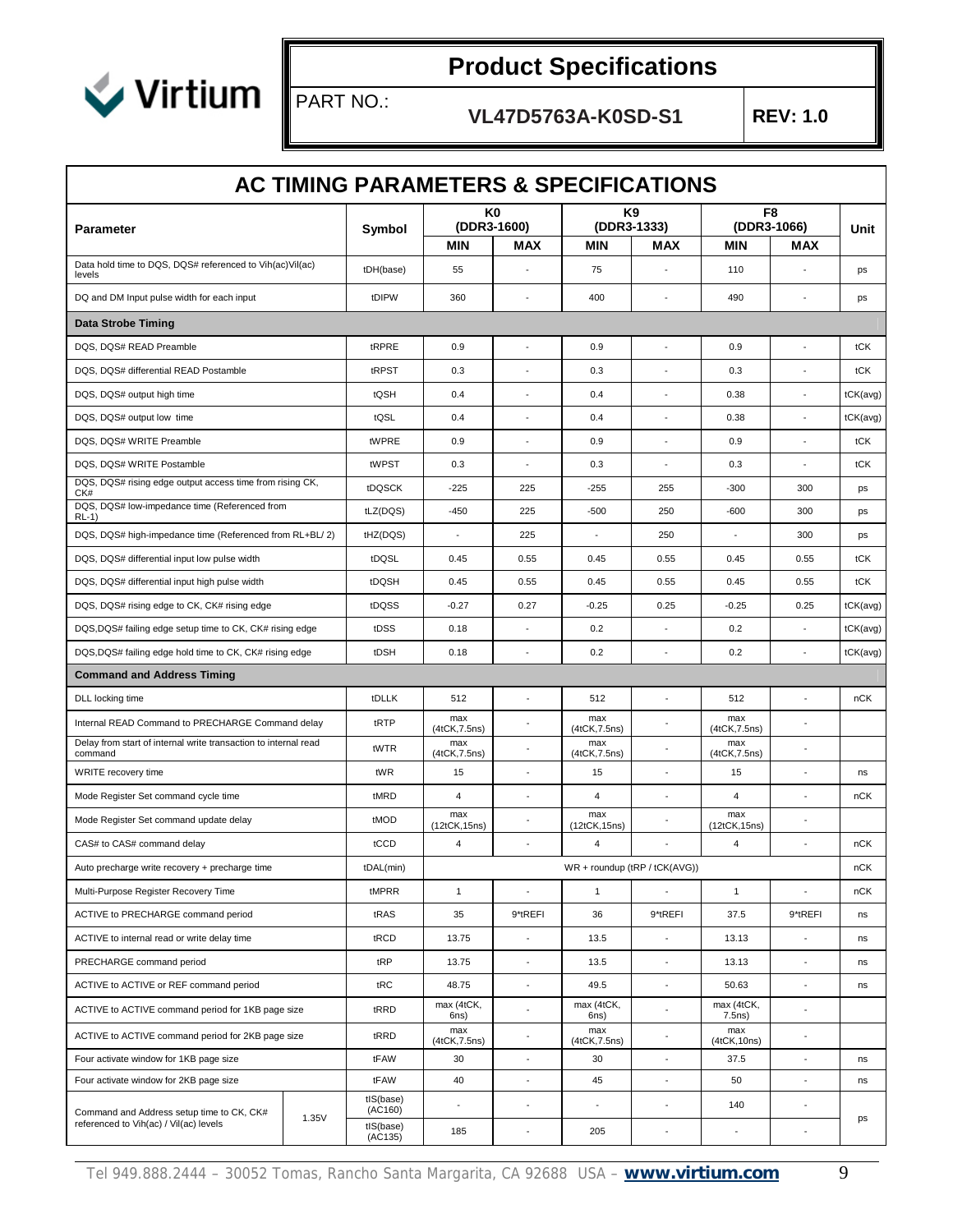

PART NO.:

|                                                                                                                                       |      | <b>AC TIMING PARAMETERS &amp; SPECIFICATIONS</b> |                                    |                          |                                    |                          |                                    |                |      |
|---------------------------------------------------------------------------------------------------------------------------------------|------|--------------------------------------------------|------------------------------------|--------------------------|------------------------------------|--------------------------|------------------------------------|----------------|------|
| <b>Parameter</b>                                                                                                                      |      | Symbol                                           | (DDR3-1600)                        | K0                       | K9<br>(DDR3-1333)                  |                          | F8<br>(DDR3-1066)                  |                | Unit |
|                                                                                                                                       |      |                                                  | <b>MIN</b>                         | <b>MAX</b>               | <b>MIN</b>                         | <b>MAX</b>               | <b>MIN</b>                         | <b>MAX</b>     |      |
| Command and Address setup time to CK, CK#<br>referenced to Vih(ac) / Vil(ac) levels                                                   | 1.5V | tIS(base)<br>(AC175)<br>tIS(base)                |                                    |                          |                                    |                          | 125                                |                | ps   |
| Command and Address hold time from CK, CK# referenced to                                                                              |      | (AC150)                                          | 170                                |                          | 190                                |                          |                                    |                |      |
| Vih(ac) / Vil(ac) levels                                                                                                              |      | tlH(base)                                        | 130                                | $\overline{\phantom{a}}$ | 150                                | ÷,                       | 210                                |                | ps   |
| Control & Address Input pulse width for each input                                                                                    |      | tIPW                                             | 560                                | $\overline{a}$           | 620                                | ÷,                       | 780                                | $\overline{a}$ | ps   |
| <b>Refresh Timing</b>                                                                                                                 |      |                                                  |                                    |                          |                                    |                          |                                    |                |      |
| 2Gb REFRESH to REFRESH or REFRESH to ACTIVE<br>command interval                                                                       |      | tRFC                                             | 160                                |                          | 160                                | ÷                        | 160                                |                | ns   |
| Average periodic refresh interval<br>$(0^{\circ}$ C<= TCASE <= 85 °C)                                                                 |      | tREFI                                            | 7.8                                |                          | 7.8                                |                          | 7.8                                |                | us   |
| Average periodic refresh interval<br>$(85^{\circ}$ C<= TCASE <= 95 °C)                                                                |      | tREFI                                            | 3.9                                |                          | 3.9                                |                          | 3.9                                |                | us   |
| <b>Calibration Timing</b>                                                                                                             |      |                                                  |                                    |                          |                                    |                          |                                    |                |      |
| Power-up and RESET calibration time                                                                                                   |      | tZQinitl                                         | 512                                |                          | 512                                | ÷,                       | 512                                | ÷,             | tCK  |
| Normal operation Full calibration time                                                                                                |      | tZQoper                                          | 256                                |                          | 256                                | ÷,                       | 256                                | ÷,             | tCK  |
| Normal operation Short calibration time                                                                                               |      | tZQCS                                            | 64                                 |                          | 64                                 | $\sim$                   | 64                                 | ÷,             | tCK  |
| <b>Reset Timing</b>                                                                                                                   |      |                                                  |                                    |                          |                                    |                          |                                    |                |      |
| Exit Reset from CKE HIGH to a valid command                                                                                           |      | tXPR                                             | max<br>(5tCK,<br>$tRFC + 10ns$     | $\overline{\phantom{a}}$ | max<br>(5tCK,<br>$tRFC + 10ns$     |                          | max<br>(5tCK,<br>$tRFC + 10ns$     |                |      |
| Self Refresh Timing                                                                                                                   |      |                                                  |                                    |                          |                                    |                          |                                    |                |      |
| Exit Self Refresh to commands not requiring a locked DLL                                                                              |      | tXS                                              | max(5tC,<br>tRFC+10ns)             |                          | max(5tC,<br>tRFC+10ns)             |                          | max(5tC,<br>$tRFC + 10ns$          |                |      |
| Exit Self Refresh to commands requiring a locked DLL                                                                                  |      | tXSDLL                                           | tDLLK(min)                         |                          | tDLLK(min)                         | ÷,                       | tDLLK(min)                         |                | nCK  |
| Minimum CKE low width for Self refresh entry to exit timing                                                                           |      | tCKESR                                           | $tCKE(min) +$<br>1tCK              |                          | tCKE(min) +<br>1tCK                |                          | $tCKE(min) +$<br>1tCK              |                |      |
| Valid Clock Requirement after Self Refresh Entry (SRE)                                                                                |      | tCKSRE                                           | max(5tC,<br>10ns)                  |                          | max(5tCK,<br>10ns)                 |                          | max(5tCK,<br>10ns)                 |                |      |
| Valid Clock Requirement before Self Refresh Exit (SRX)                                                                                |      | tCKSRX                                           | max(5tC,<br>10ns)                  |                          | max(5tCK,<br>10ns)                 |                          | max(5tCK,<br>10ns)                 |                |      |
| <b>Power Down Timing</b>                                                                                                              |      |                                                  |                                    |                          |                                    |                          |                                    |                |      |
| Exit Power Down with DLL to any valid command; Exit<br>Precharge Power Down with DLL frozen to commands not<br>requiring a locked DLL |      | tXP                                              | max (3tCK,<br>6ns)                 |                          | max (3tCK,<br>6ns)                 |                          | max (3tCK,<br>7.5ns)               |                |      |
| Exit Precharge Power Down with DLL frozen to commands<br>requiring a locked DLL                                                       |      | tXPDLL                                           | max<br>(10tCK, 24ns)               | $\blacksquare$           | max<br>(10tCK, 24ns)               | $\overline{\phantom{a}}$ | max<br>(10tCK, 24ns)               | $\blacksquare$ |      |
| CKE minimum pulse width                                                                                                               |      | tCKE                                             | max (3tCK,<br>5ns)                 | ÷,                       | max (3tCK,<br>5.625ns)             | $\overline{a}$           | max (3tCK,<br>5.625ns)             | $\blacksquare$ |      |
| Command pass disable delay                                                                                                            |      | tCPDED                                           | $\mathbf{1}$                       | $\overline{\phantom{a}}$ | $\mathbf{1}$                       | $\overline{a}$           | $\mathbf{1}$                       |                | nCK  |
| Power Down Entry to Exit Timing                                                                                                       |      | tPD                                              | tCKE(min)                          | 9*tREFI                  | tCKE(min)                          | 9*tREFI                  | tCKE(min)                          | 9*tREFI        | tCK  |
| Timing of ACT command to Power Down entry                                                                                             |      | tACTPDEN                                         | $\mathbf{1}$                       | $\overline{\phantom{a}}$ | $\mathbf{1}$                       | $\overline{a}$           | $\mathbf{1}$                       |                | nCK  |
| Timing of PRE command to Power Down entry                                                                                             |      | tPRPDEN                                          | $\mathbf{1}$                       | $\overline{a}$           | $\mathbf{1}$                       | ÷,                       | $\mathbf{1}$                       |                | nCK  |
| Timing of RD/RDA command to Power Down entry                                                                                          |      | tRDPDEN                                          | $RL + 4 + 1$                       | $\blacksquare$           | $RL + 4 + 1$                       | $\blacksquare$           | $RL + 4 + 1$                       | $\blacksquare$ |      |
| Timing of WR command to Power Down entry BL8 (OTF,<br>MRS), BL4OTF                                                                    |      | tWRPDEN                                          | $WL + 4$<br>$+$ (tWR/<br>tCK(avg)) | $\overline{\phantom{a}}$ | $WL + 4$<br>$+$ (tWR/<br>tCK(avg)) | $\overline{\phantom{a}}$ | $WL + 4$<br>$+$ (tWR/<br>tCK(avg)  | $\sim$         | nCK  |
| Timing of WRA command to Power Down entry BL8 (OTF,<br>MRS), BL4OTF                                                                   |      | tWRAPDEN                                         | $WL+4$<br>$+WR+1$                  | $\blacksquare$           | WL+4<br>$+WR+1$                    | $\overline{\phantom{a}}$ | $WL+4$<br>$+WR+1$                  |                | nCK  |
| Timing of WR command to Power Down entry (BL4MRS)                                                                                     |      | tWRPDEN                                          | $WL + 2$<br>$+$ (tWR/<br>tCK(avg)  |                          | $WL + 2$<br>$+$ (tWR/<br>tCK(avg)) | ÷                        | $WL + 2$<br>$+$ (tWR/<br>tCK(avg)) |                | nCK  |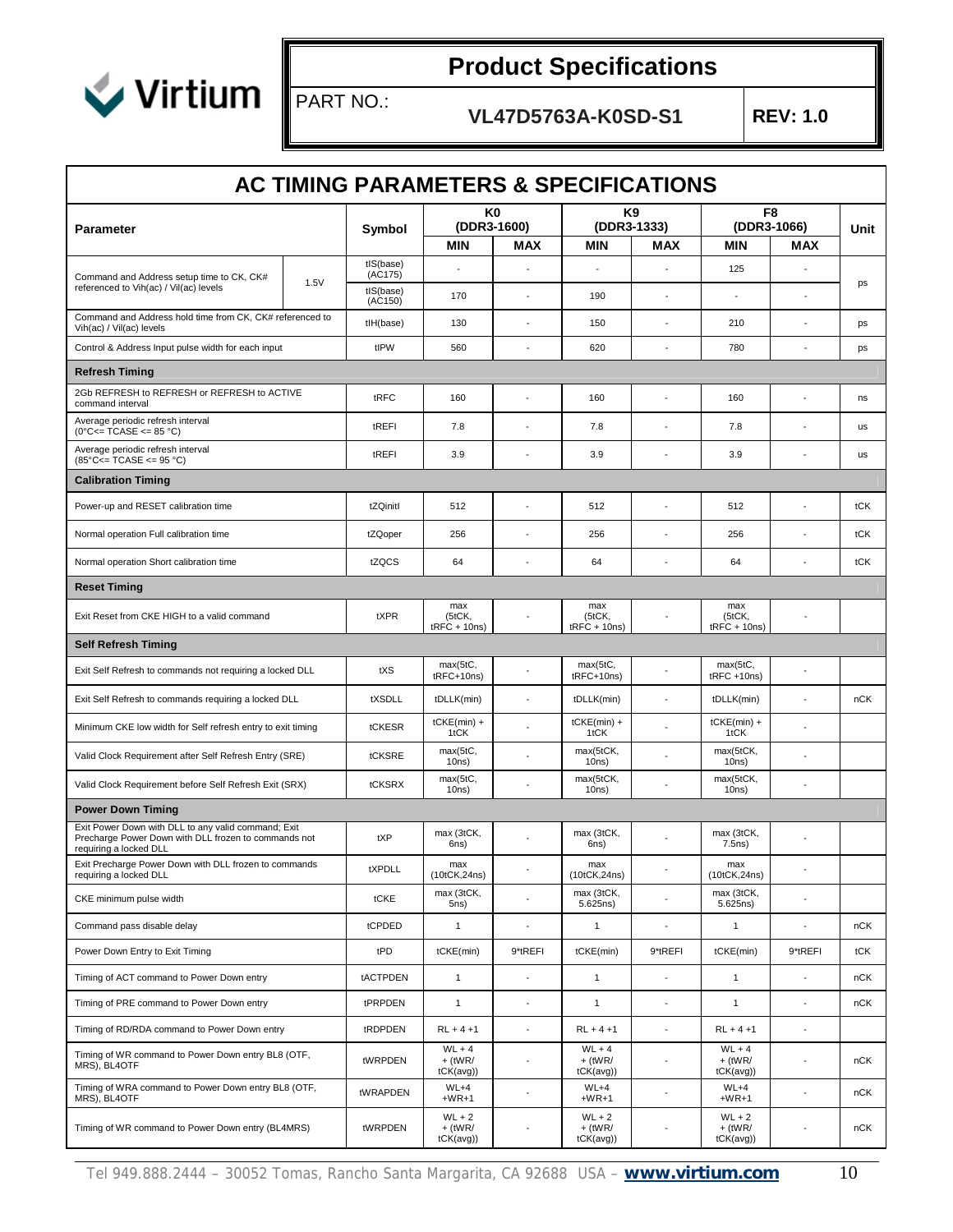

PART NO.:

| <b>AC TIMING PARAMETERS &amp; SPECIFICATIONS</b>                                 |          |                               |                          |                               |                          |                               |                          |          |  |
|----------------------------------------------------------------------------------|----------|-------------------------------|--------------------------|-------------------------------|--------------------------|-------------------------------|--------------------------|----------|--|
| <b>Parameter</b>                                                                 | Symbol   | K <sub>0</sub><br>(DDR3-1600) |                          | K <sub>9</sub><br>(DDR3-1333) |                          | F <sub>8</sub><br>(DDR3-1066) |                          | Unit     |  |
|                                                                                  |          | <b>MIN</b>                    | <b>MAX</b>               | <b>MIN</b>                    | <b>MAX</b>               | <b>MIN</b>                    | <b>MAX</b>               |          |  |
| Timing of WRA command to Power Down entry (BL4MRS)                               | tWRAPDEN | $WL+2$<br>$+WR+1$             |                          | $WL+2$<br>$+WR+1$             |                          | $WL+2$<br>$+WR+1$             |                          | nCK      |  |
| Timing of REF command to Power Down entry                                        | tREFPDEN | $\mathbf{1}$                  | ٠                        | $\mathbf{1}$                  | $\overline{\phantom{a}}$ | $\mathbf{1}$                  | $\sim$                   |          |  |
| Timing of MRS command to Power Down entry                                        | tMRSPDEN | tMOD(min)                     | ٠                        | tMOD(min)                     | $\blacksquare$           | tMOD(min)                     | $\sim$                   |          |  |
| <b>ODT Timing</b>                                                                |          |                               |                          |                               |                          |                               |                          |          |  |
| ODT high time without write command or with write command<br>and BC <sub>4</sub> | ODTH4    | $\overline{4}$                | $\overline{\phantom{a}}$ | $\overline{4}$                | $\overline{\phantom{a}}$ | $\overline{4}$                | $\overline{\phantom{a}}$ | nCK      |  |
| ODT high time with Write command and BL8                                         | ODTH8    | 6                             | ٠                        | 6                             | $\overline{\phantom{a}}$ | 6                             | ٠                        | nCK      |  |
| Asynchronous RTT turn-on delay (Power-Down with DLL<br>frozen)                   | tAONPD   | 2                             | 8.5                      | $\overline{2}$                | 8.5                      | $\overline{2}$                | 8.5                      | ns       |  |
| Asynchronous RTT turn-off delay (Power-Down with DLL<br>frozen)                  | tAOFPD   | $\overline{2}$                | 8.5                      | $\overline{2}$                | 8.5                      | $\overline{2}$                | 8.5                      | ns       |  |
| ODT turn-on                                                                      | tAON     | $-225$                        | 225                      | $-250$                        | 250                      | $-300$                        | 300                      | ps       |  |
| RTT_NOM and RTT_WR turn-off time from ODTL off reference                         | tAOF     | 0.3                           | 0.7                      | 0.3                           | 0.7                      | 0.3                           | 0.7                      | tCK(avg) |  |
| RTT dynamic change skew                                                          | tADC     | 0.3                           | 0.7                      | 0.3                           | 0.7                      | 0.3                           | 0.7                      | tCK(avg) |  |
| <b>Write Leveling Timing</b>                                                     |          |                               |                          |                               |                          |                               |                          |          |  |
| First DQS pulse rising edge after tDQSS margining mode is<br>programmed          | tWLMRD   | 40                            | ٠                        | 40                            | $\overline{a}$           | 40                            | $\overline{a}$           | tCK      |  |
| DQS/DQS delay after tDQS margining mode is programmed                            | tWLDQSEN | 25                            | ÷                        | 25                            | $\blacksquare$           | 25                            | $\overline{\phantom{a}}$ | tCK      |  |
| Setup time for tDQSS latch                                                       | tWLS     | 165                           | $\overline{a}$           | 195                           | $\overline{a}$           | 245                           | $\overline{a}$           | ps       |  |
| Hold time for tDQSS latch                                                        | tWLH     | 165                           | $\overline{\phantom{a}}$ | 195                           | $\overline{\phantom{a}}$ | 245                           | $\overline{\phantom{a}}$ | ps       |  |
| Write leveling output delay                                                      | tWLO     | $\Omega$                      | 7.5                      | $\mathbf 0$                   | 9                        | $\Omega$                      | 9                        | ns       |  |
| Write leveling output error                                                      | tWLOE    | $\mathbf 0$                   | $\overline{2}$           | $\pmb{0}$                     | $\overline{2}$           | $\mathbf 0$                   | $\overline{2}$           | ns       |  |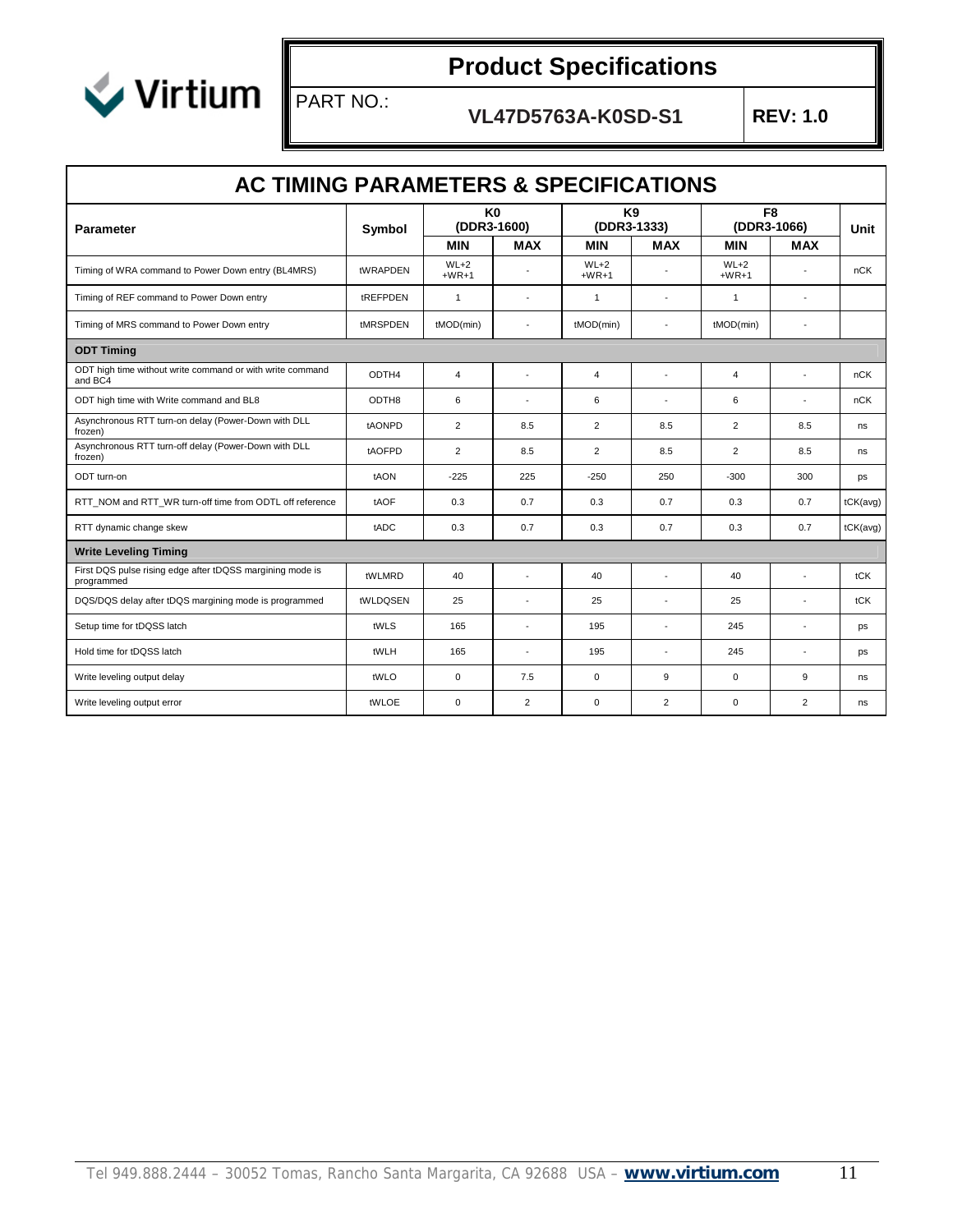

**VL47D5763A-K0SD-S1 REV: 1.0**

#### **Package Dimensions**



FRONT VIEW

Note: 1. All dimensions are in millimeters with tolerance +/- 0.15mm unless otherwise specified. 2. The dimensional diagram is for reference only.